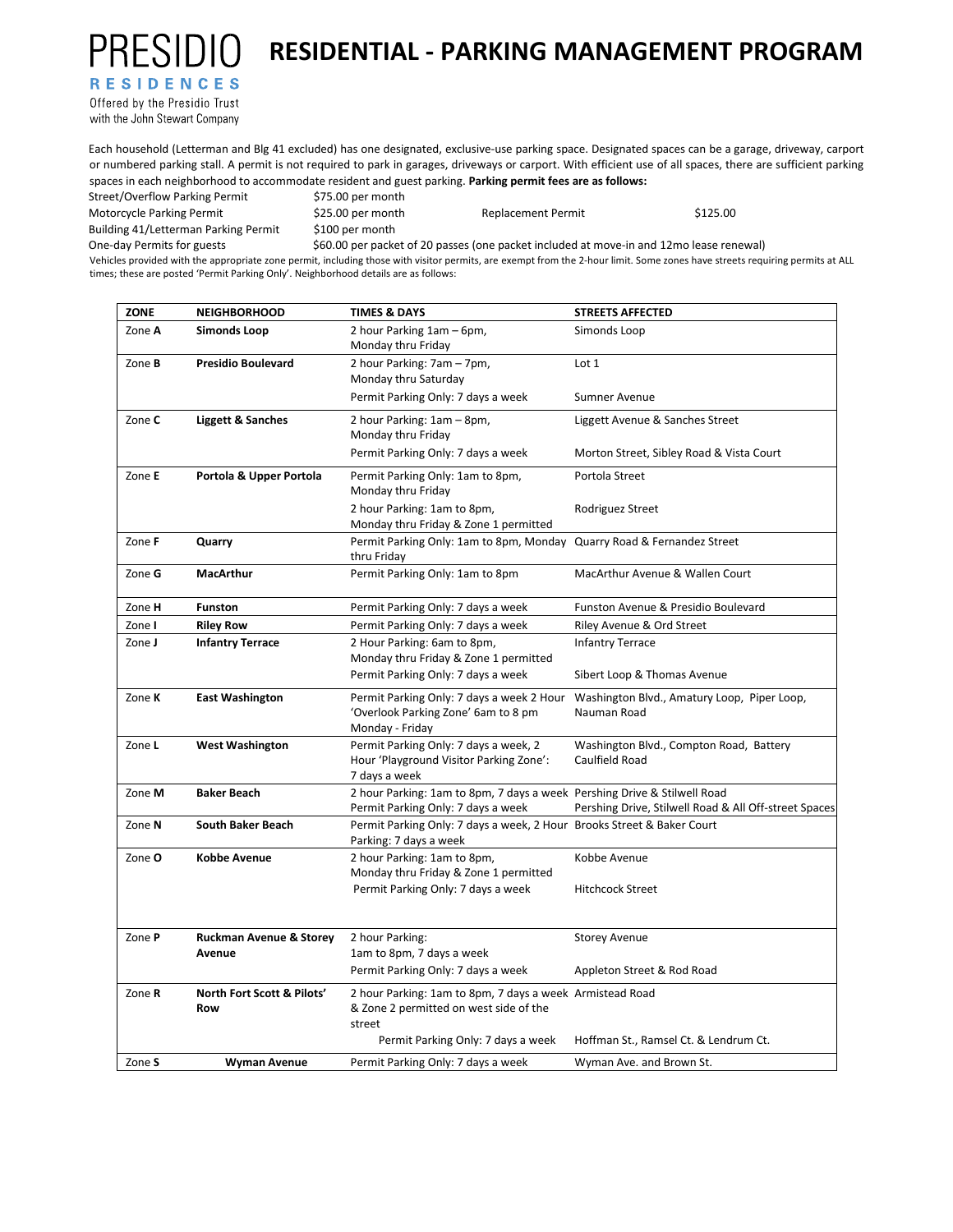

## **PARKING & TRANSPORTATION AT THE PRESIDIO**

The Presidio Trust offers a variety of options to encourage the use of alternative transportation and to minimize automobile use and parking. The free PresidiGo Shuttle serves residents, employees, and visitors. It makes frequent stops at more than 40 Presidio sites, including neighborhoods, offices, and popular visitor destinations. PresidiGo also links with MUNI and Golden Gate Transit at several convenient locations. Public transit options include San Francisco MUNI lines 1, 28, 29, 33, 41, 43 and 45 as well as Golden Gate Transit service to Marin and Sonoma Counties. Additionally, more than 20 miles of new trails are being added to make walking and biking more viable transportation options.

Residential units in the Presidio include one exclusive-use parking space. Additional parking spaces are limited with a set maximum number of spaces per unit according to available space in each neighborhood. In order to reserve and fairly allocate the park's limited parking spaces, and to discourage commuters, employees, and park visitors from parking in residential neighborhoods, the Presidio Trust manages a Residential Parking Program. Please see the reverse side for specific neighborhood details and costs.

| Neighborhood              |                     | <b>Max Parking</b><br><b>Spaces</b> | Neighborhood             |                     | <b>Max Parking</b><br><b>Spaces</b> |
|---------------------------|---------------------|-------------------------------------|--------------------------|---------------------|-------------------------------------|
| <b>Baker Beach</b>        |                     |                                     | <b>Riley Row</b>         |                     |                                     |
|                           | 2 & 3-Bedrooms      | $\overline{2}$                      |                          | 2-Bedrooms          | $\overline{2}$                      |
|                           | 4-Bedrooms          | 3                                   |                          | 3-Bedrooms          | 3                                   |
| <b>East Washington</b>    |                     | 3                                   | <b>Ruckman Avenue</b>    |                     |                                     |
|                           |                     |                                     |                          | 1-Bedroom           | $\mathbf{1}$                        |
| <b>Infantry Terrace</b>   |                     | 4                                   |                          | 2 & 3-Bedrooms      | 2                                   |
| <b>Funston</b>            |                     |                                     | <b>Sanches</b>           |                     |                                     |
|                           | 2-Bedrooms          | $\overline{2}$                      |                          | 2 & 3-Bedrooms      | $\overline{2}$                      |
|                           | 5-Bedrooms          | 3                                   |                          | 4-Bedrooms          | 3                                   |
| <b>Kobbe Avenue</b>       |                     |                                     | <b>Sanches at Morton</b> |                     |                                     |
|                           | 1-Bedroom           | $\mathbf{1}$                        |                          | 4-Bedrooms          | $\overline{2}$                      |
|                           | 2 & 3-Bedrooms      | $\overline{2}$                      |                          |                     |                                     |
|                           | 4-Bedrooms & larger | 4                                   | <b>Simonds Loop</b>      |                     | 4                                   |
| <b>Liggett</b>            |                     | 3                                   | <b>South Baker Beach</b> |                     |                                     |
|                           |                     |                                     |                          | 2-Bedrooms          | $\mathbf{1}$                        |
| <b>MacArthur</b>          |                     | $\overline{2}$                      |                          | 4-Bedrooms          | $\overline{2}$                      |
| <b>North Fort Scott</b>   |                     |                                     | <b>Storey Avenue</b>     |                     | 3                                   |
|                           | 3-Bedrooms          | 2                                   |                          |                     |                                     |
|                           | 4-Bedrooms          | 3                                   | <b>Upper Portola</b>     |                     | 3                                   |
| <b>Pilots Row</b>         |                     |                                     | <b>West Washington</b>   |                     |                                     |
|                           | 3-Bedrooms          | 2                                   |                          | 3-Bedrooms          | 2                                   |
|                           | 4-Bedrooms & larger | 3                                   |                          | 4-Bedrooms          | 3                                   |
|                           |                     |                                     | Wyman                    |                     |                                     |
| Portola                   |                     | 3                                   | Avenue                   | 3-Bedrooms          | 2                                   |
| <b>Presidio Boulevard</b> |                     | 3                                   |                          | 4-Bedrooms & larger | 3                                   |
| Quarry                    |                     | $\overline{2}$                      |                          |                     |                                     |